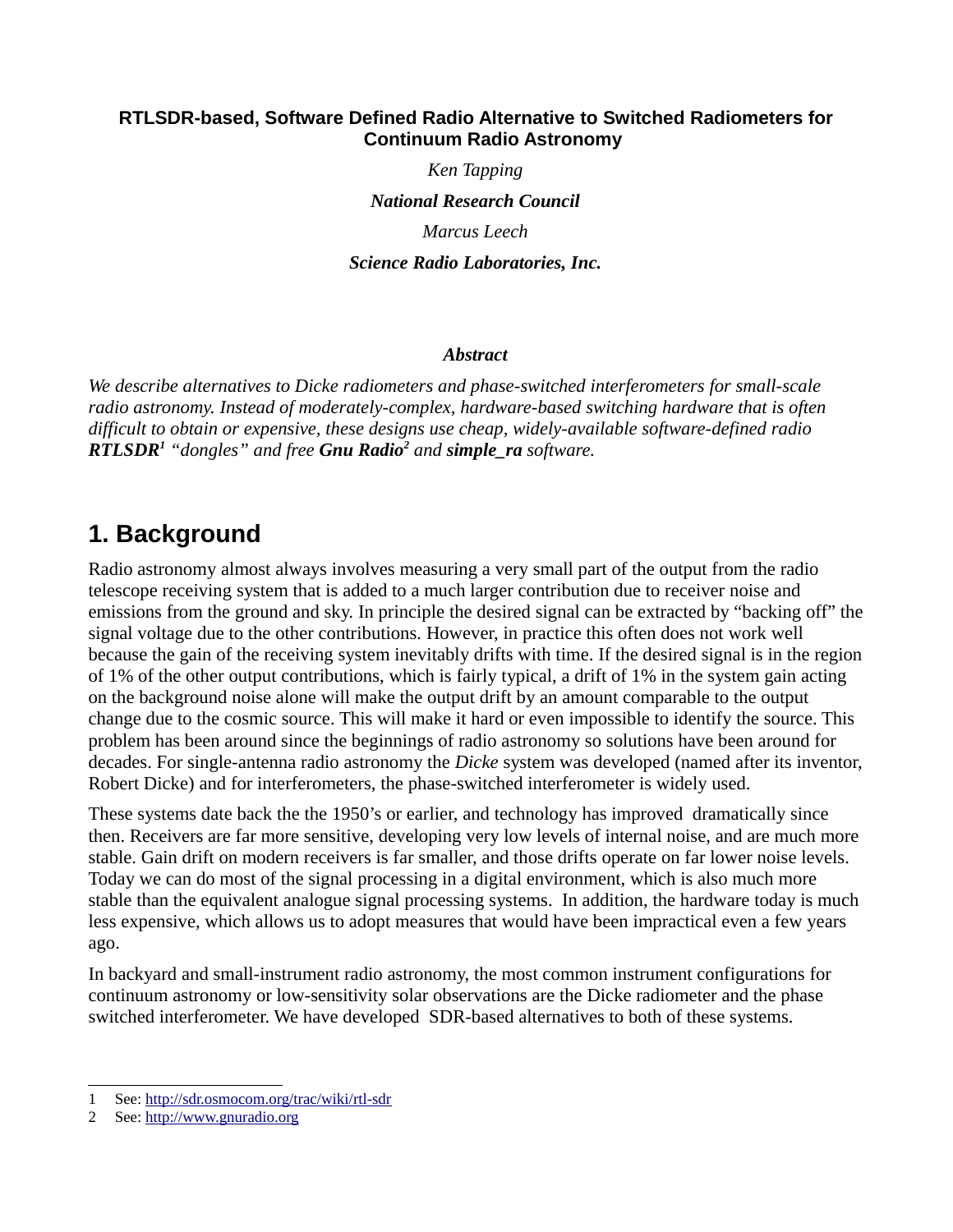# **2. The Dicke Radiometer**

# *2.1 The Standard Implementation*

A single antenna radio telescope, pointing at a region in the sky where there is a radio source would produce an output voltage (assuming square-law demodulation):

$$
V_{out} = \Gamma \left( T_{sys} + T_{Ground} + T_{sky} + T_{Source} \right) = \Gamma \left( T* + T_{Source} \right)
$$

In the equation Γ incorporates the gain-bandwidth product of the receiver, Boltzmann's constant (the conversion factor between temperature and energy), and the relationship between input power and demodulated voltage. We can lump all the unwanted contributions together into one value, *T*\*. If *T*\* is 300K and *TSource* is 1K, a change in Γ of 1% will change the receiver output by 3K, which is larger than the source signal. It will be nearly impossible to identify the source.



The figure above shows the main elements of a *Dicke* radiometer. A switch at the receiver input is toggled between the antenna and a matched load at a rate faster than Γ can reasonably vary, typically hundreds of times a second. The operation is controlled by a master square wave generator. The output from the receiver passes to a synchronous detector which, driven by the square wave generator, inverts the signal when the load is connected and does not invert it when the antenna is connected. The output from the synchronous detector passes to a low-pass filter or integrating circuit that adds the noninverted antenna signal to the inverted load signal, which is equivalent to subtracting them. When the antenna is connected the receiver output is

$$
V(\text{antenna}) = \Gamma \left( T_{sys} + T_{Ground} + T_{Sky} + T_{Source} \right)
$$

When the load is connected the output is

 $V(\text{load}) = \Gamma(T_{\text{sys}} + T_{\text{load}})$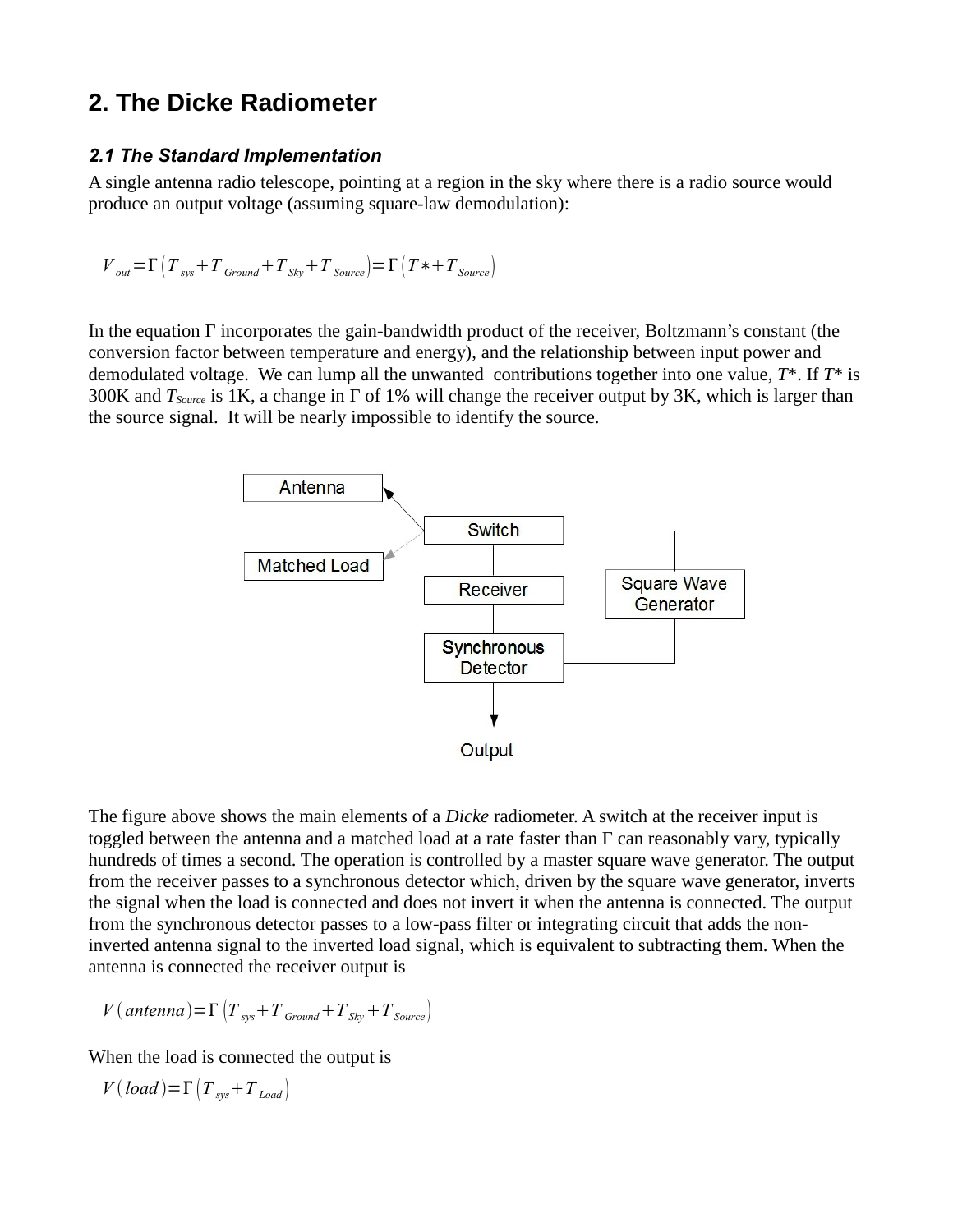Subtracting the *load* equation from the *antenna* equation gives simply

$$
\Delta V = V(antenna) - V(load) = \Gamma \left( T_{Source} + T_{Ground} + T_{sky} - T_{Load} \right)
$$

If the system noise temperature is the main contribution to the unwanted part of the receiver output this procedure will give a significant improvement in output stability and the ability to see the receiver output changes due to the source being observed.

At centimeter wavelengths this might not be sufficient. Sky noise is significant and changes rapidly over time-scales of seconds. Thermal noise from the ground is also picked up by the antenna, which changes with time and antenna position. This led to a modification to the Dicke radiometer known as *beam-switching.* At centimeter wavelengths the antenna is usually a dish, and in the beam-switching radiometer the load is replaced by an auxiliary feed horn, located close to the signal horn. This horn sees almost the same bit of ground and the same area of sky as the signal horn, but does not see the source, so when the receiver is connected to the signal and reference horn the output equations are respectively.

$$
V(\text{antenna}) = \Gamma \left( T_{sys} + T_{Ground} + T_{Sky} + T_{Source} \right)
$$

and

*V* (*reference*)= $\Gamma$   $\left(T_{\text{sys}}+T_{\text{Ground}}+T_{\text{Skv}}\right)$ 

So subtracting the two equations gives

 $\Delta V = V$  (antenna) – *V* (reference) =  $\Gamma T$  source

This makes beam-switching a very powerful technique.

# *2.2 The RTLSDR+Gnu Radio Version*

The standard implementation of the Dicke radiometer dates back to a time when receivers were significantly more noisy, and much less stable than their modern cousins. In addition, components are now considerably less expensive. This allows a relaxation in some of the rigour of the original configuration:

- 1. One can make two identical receivers with their respective components located close together, on common heat-sinks, in the same insulated container, power them from a common power supply and assume both will reflect the same gain-bandwidth drifts with temperature, power supply variation etc. This is made easier by the components being significantly smaller.
- 2. One can digitize the signals before demodulation, which removes a lot of analogue signal processing and provides a better and more consistent demodulation process.
- 3. The key receiver back-end and demodulation components are available in cheap, small devices (RTLSDR dongles and other SDR devices such as USRPs).
- 4. The software is available already.

This makes possible a modern revision of the Dicke Receiver...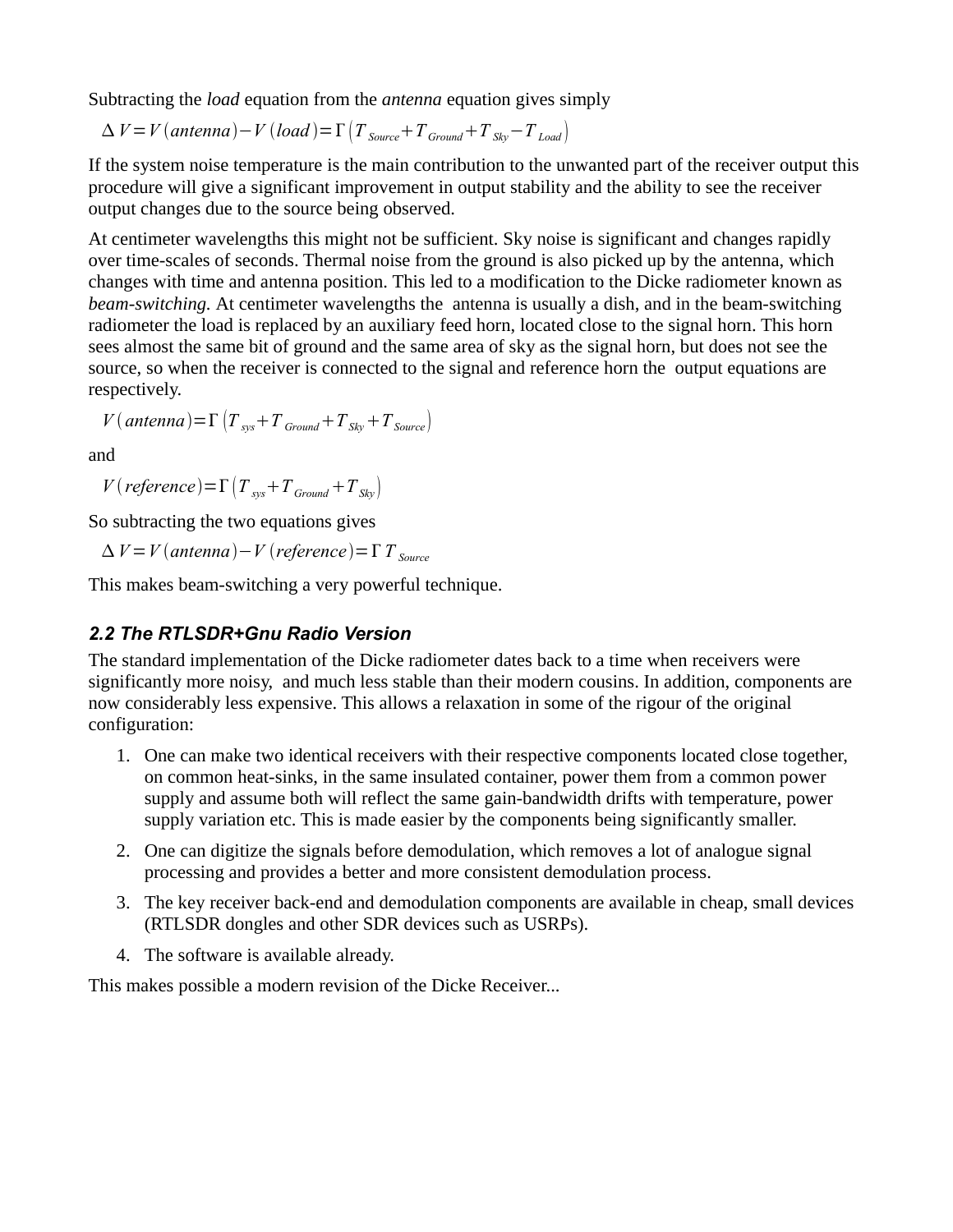

Two identical low-noise amplifiers are attached to a common heat-sink in a common container. One has its input connected to the antenna and the other to a matched load that is either attached to the heat-sink or to some other thermal mass. The two RTLSDR (dongle) receivers are attached directly to the LNA outputs. The dongles provide additional amplification and filtering, along with base-band downconversion and sampling. The rest of the dongle electronics, specific to the purpose the dongles as intended (FM radio, DVB-T TV, etc) are bypassed, yielding a stream of in-phase and quadrature (I/Q or complex baseband) samples that are processed by the computer. The hub merely provides a means to collect the signals into one cable if the dongles are a long way from the host computer, otherwise the hub can be left out.

The outputs of Dongle#1 and 2 are respectively:

$$
V(\text{antenna}) = \Gamma_1 \left( T_{sys} + T_{Ground} + T_{Sky} + T_{Source} \right)
$$

and

 $V(\text{load}) = \Gamma_2 \left( T_{\text{sys}} + T_{\text{load}} \right)$ 

If the components are identical and the points in the list are followed, then after initially putting in an attenuator into one of the receivers to balance the noise levels, we can then assume that

$$
\Gamma_1 = \Gamma_2 = \Gamma
$$

and the same subtraction can be made as in the case of the standard Dicke radiometer:

$$
\Delta V = V(antenna) - V(Load) = \Gamma \left( T_{Source} + T_{Ground} + T_{Sky} - T_{Load} \right)
$$

except now there is no switching process. If an auxiliary feed is attached to the dish antenna, and the load channel is connected to this, an SDR-based version of the beam-switching process occurs, yielding the same result:

$$
\Delta V = V \left( antenna \right) - V \left( ref. beam \right) = \Gamma T_{Source}
$$

We show below, a fragment of a Gnu Radio *flow-graph* that demonstrates the simple data-flow required to produce a differential radiometer response, given the above-described hardware configuration.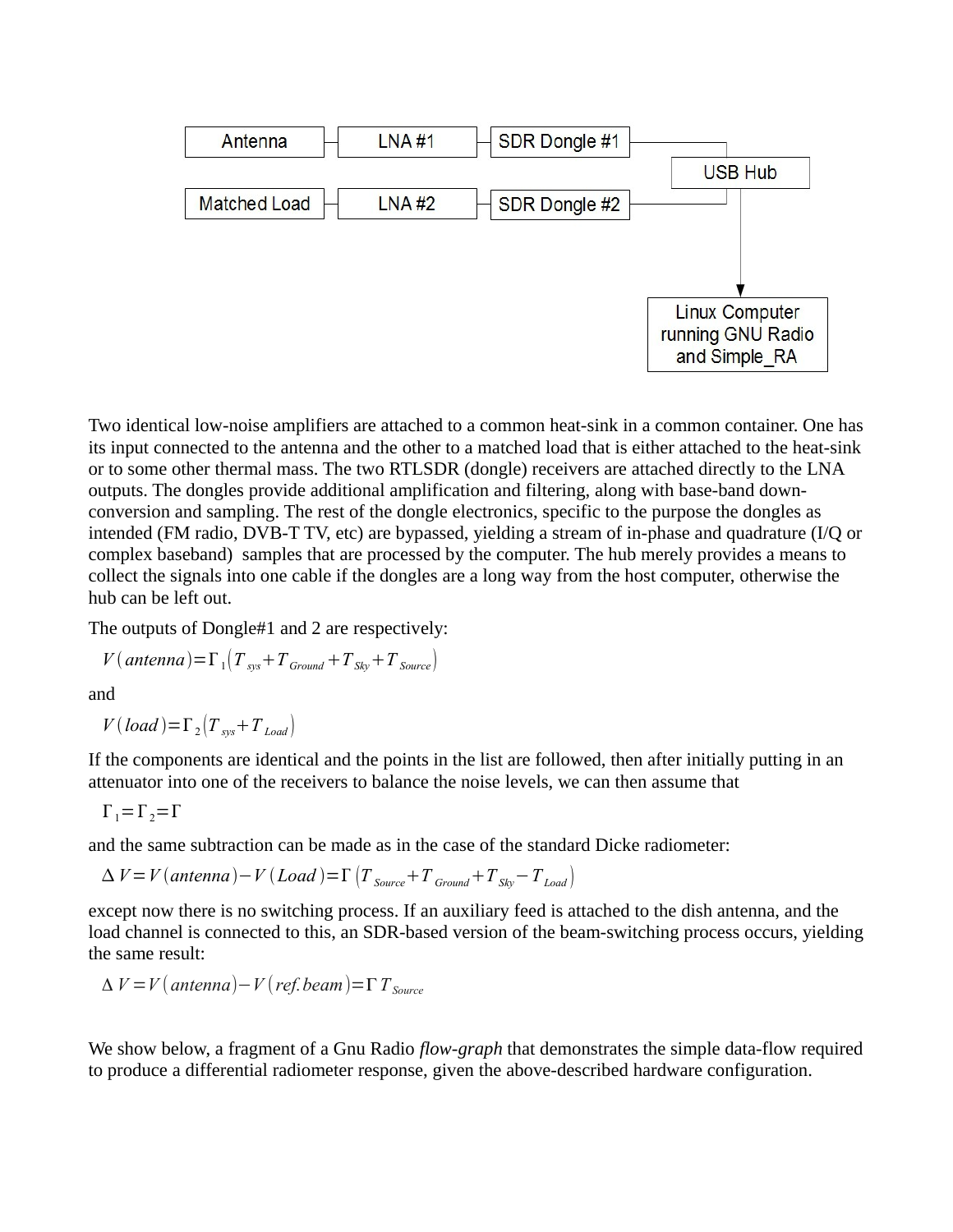

In the so-called *flow-graph* shown above, the two complex base-band data streams are delivered to a block that acts like a conventional detector, computing:

 $P_{est} = I^2 + Q^2$ 

These two blocks each produce the instantaneous power estimate for both the *sky* and *reference* channels. The *reference* estimate is subtracted from the *sky* estimate, and then filtered (integrated) with a s*ingle-pole IIR filter* and *decimated* down to a lower sample rate of 4Hz. Ordinarily, such a *flowgraph* would include data-recording and display functions, we show here only the "heart of the matter".

The plot below is a transit of the Milky Way observed at 408 MHz using a 10ft dish and a dual RTLSDR dongle differential receiver as described here. The vertical ordinate is the difference between the outputs of the antenna and load channels, so it can be positive or negative. This transit is part of the data being accumulated as part of a sky survey.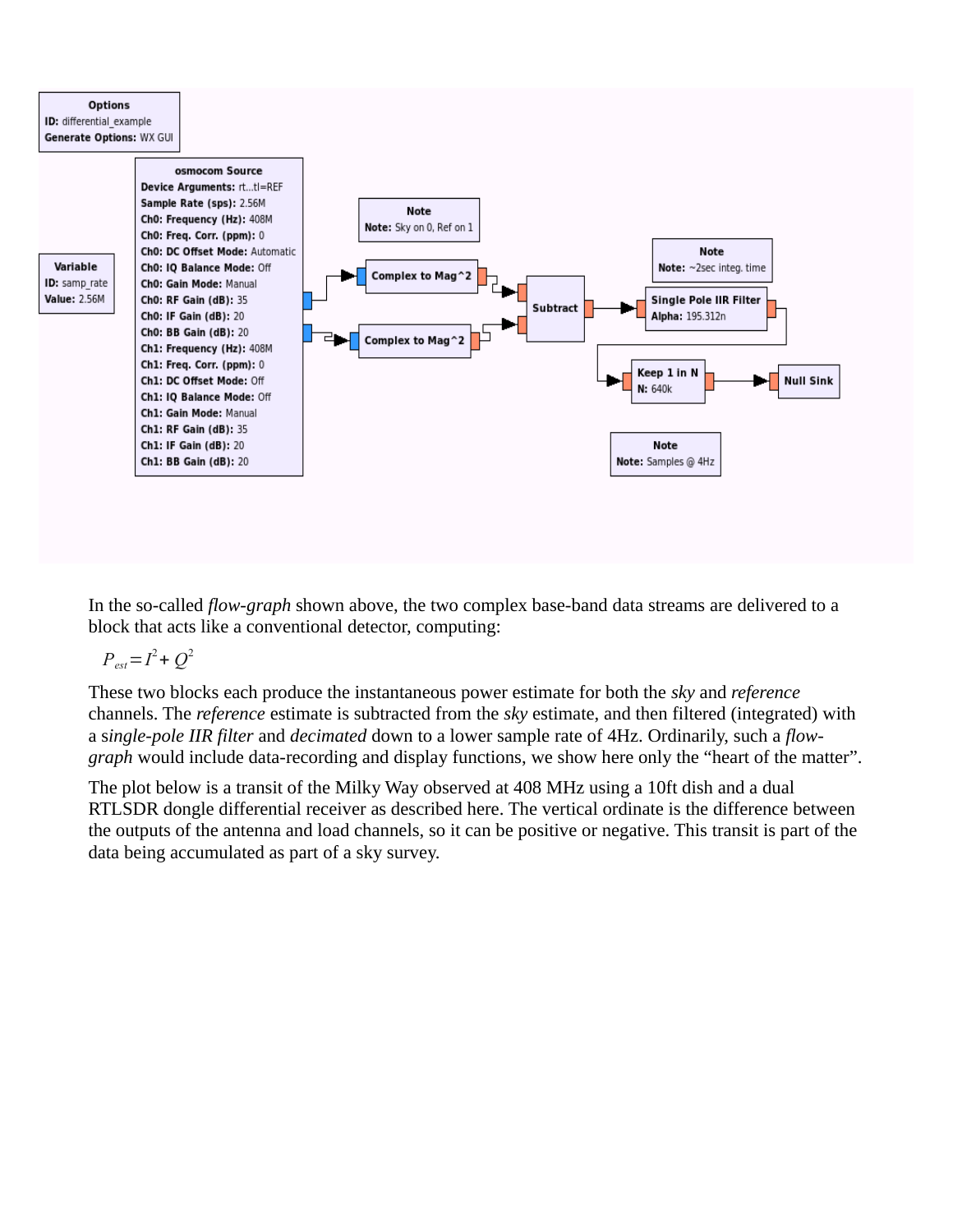



Below, we show the plot of a daily solar transit, recorded at both 10.7cm and 2.6cm wavelengths, where the 10.7cm data are derived from a *fixed-load* differential radiometer, and the 2.6cm, from a *reference-beam* differential radiometer, as described previously.



#### 10.7cm/2.6cm Solar transit: 2014-06-30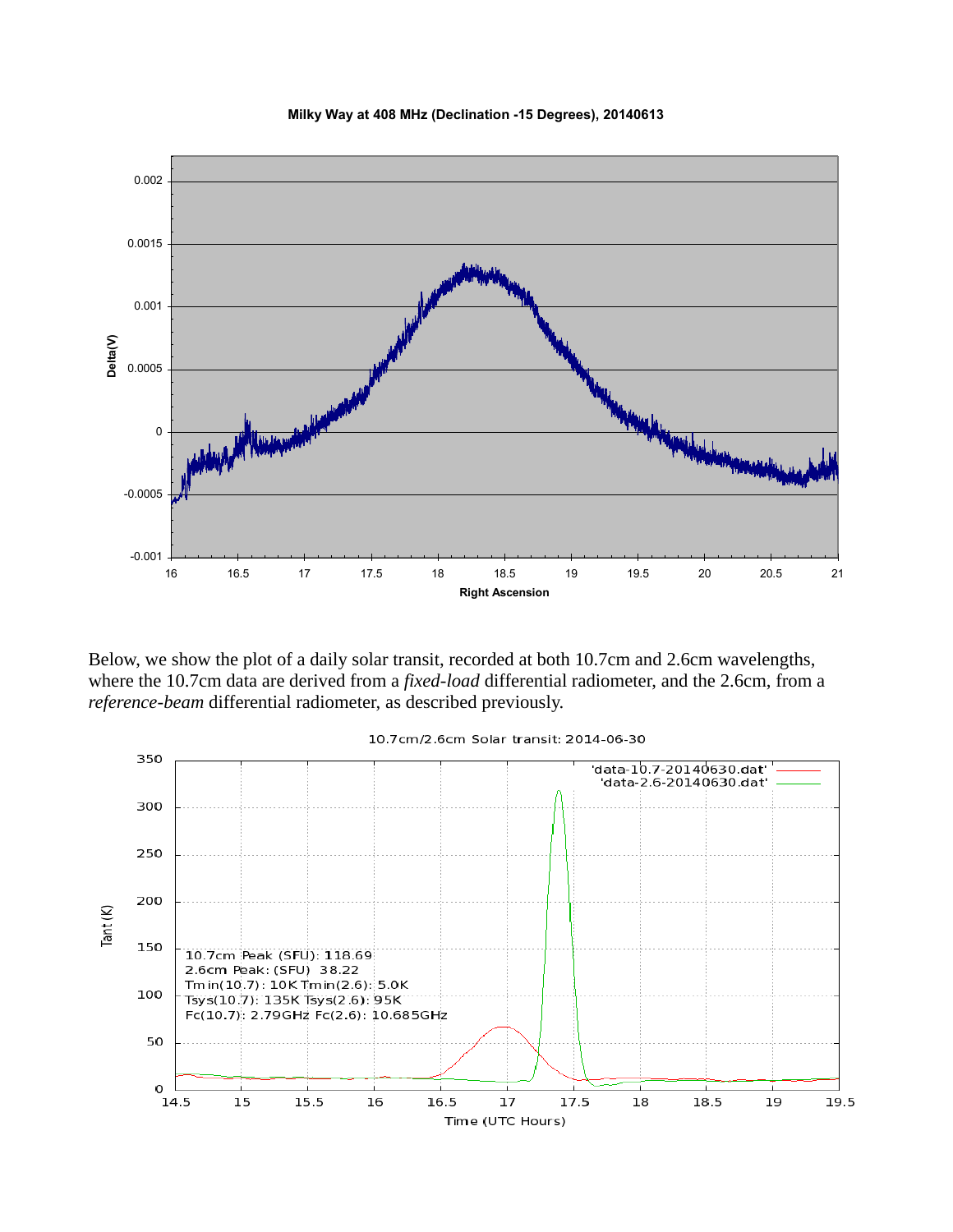The software is a *Gnu Radio* based application, *simple\_ra*, which runs under Linux and can be downloaded from the CGRAN<sup>[3](#page-6-0)</sup> website.

<span id="page-6-0"></span><sup>3</sup> [Http://www.cgran.org](http://www.cgran.org/)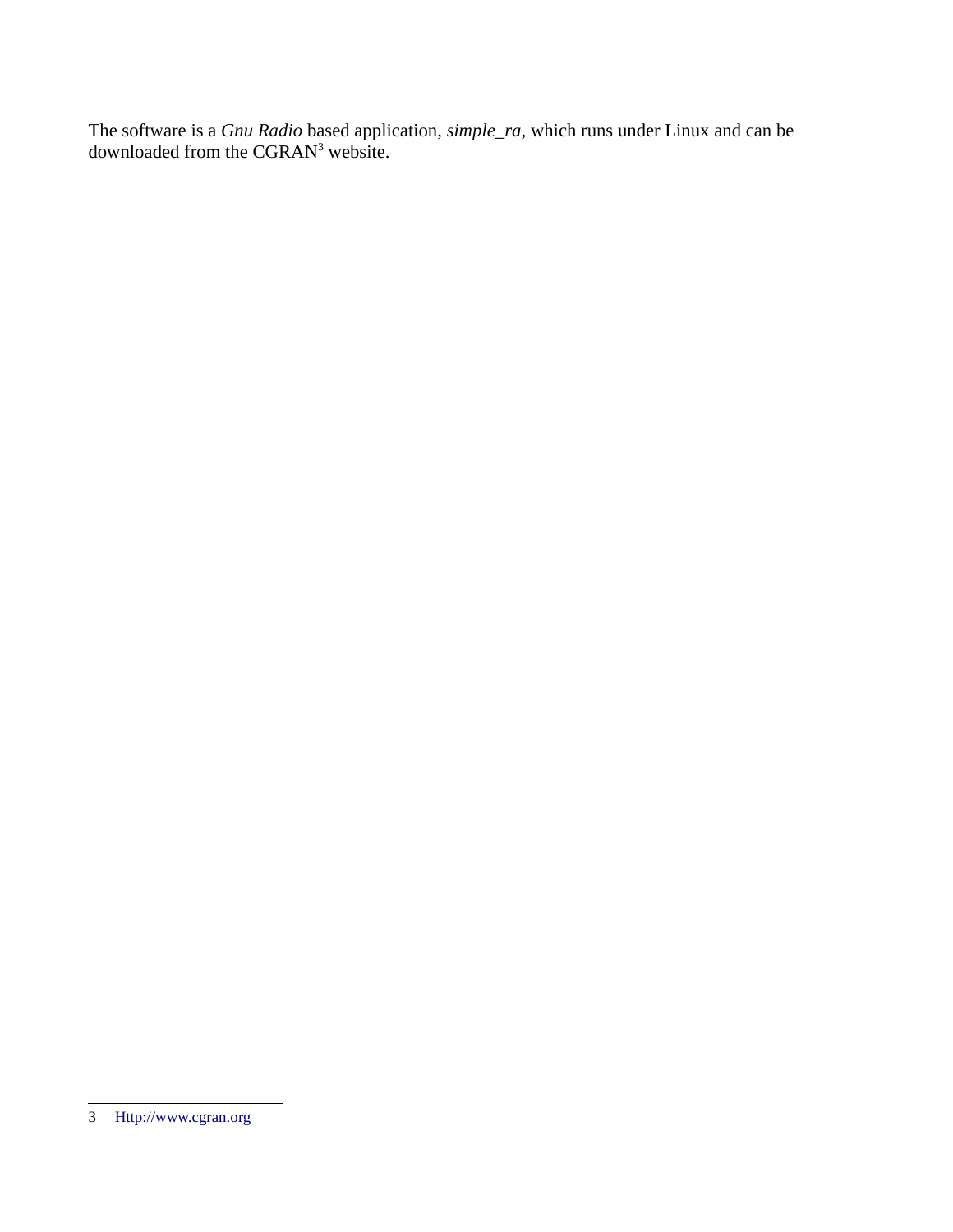# **3. The Phase-Switched Interferometer**

## *3.1 The Standard Implementation*

It is best to start this discussion with the basic (adding) interferometer. This consists of two antennas in an east-west line, separated by many wavelengths.



Two antennas, separated by a distance *D* are observing a source at an angle β from the meridian. The signal reaching the west antenna has an additional distance of  $D\cos(\beta)$  to travel. This corresponds to a phase difference of:

$$
\Delta \phi = \frac{2\pi D}{\lambda} \cos \beta
$$

Where  $\lambda$  is the observing wavelength. The normalized signal power received from the source would then be

$$
T(\beta) = T_0 G(\beta) (1 + \cos \Delta \phi)
$$

where  $G(\beta)$  is the gain of one of the two (identical) antennas. T<sub>0</sub> is the signal from the source when observed on the meridian. For example, two 3-m antennas 50 metres apart, connected as an interferometer operating at a wavelength of 21cm would produce an idealized response approximately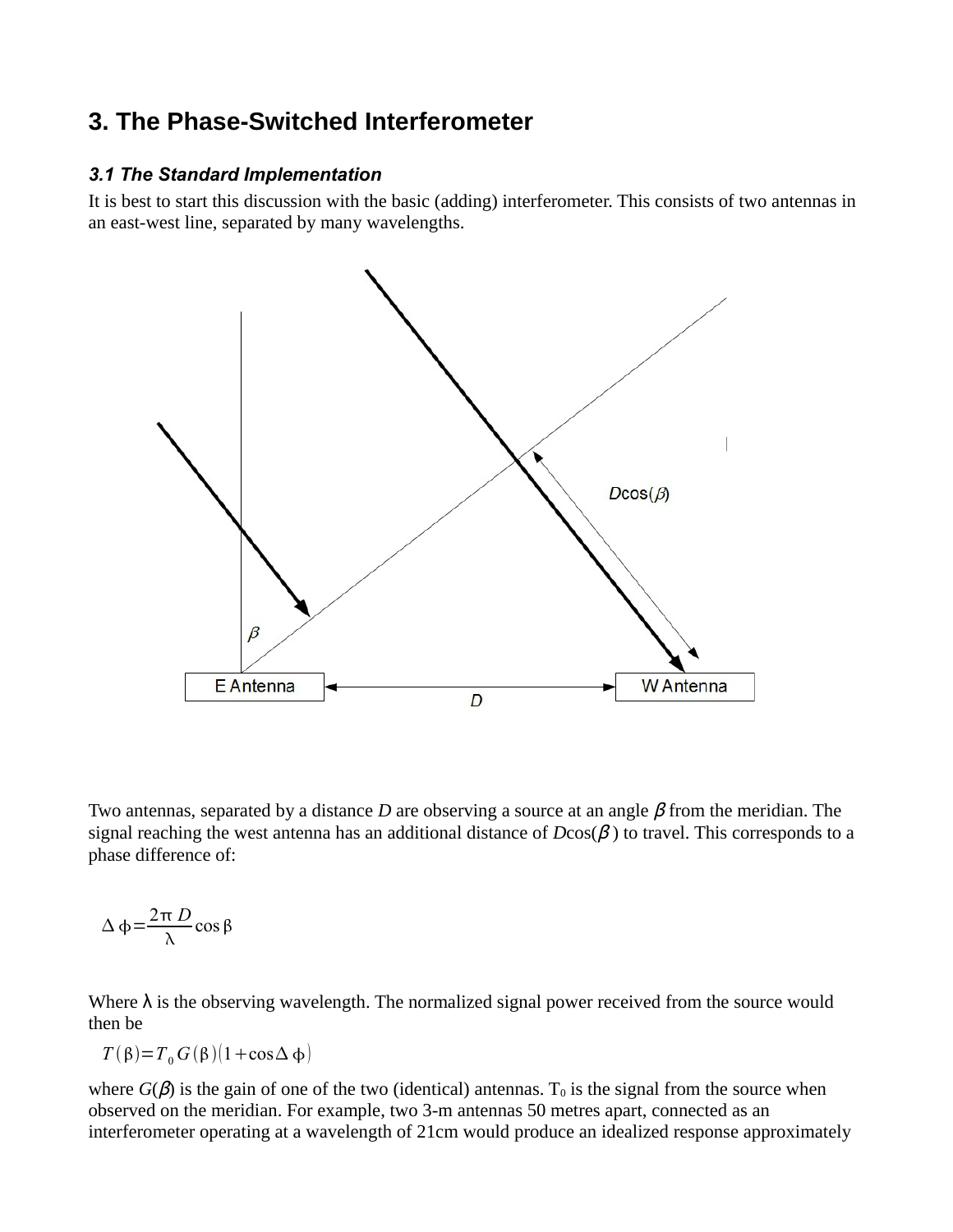as shown in the figure below.



The black line shows the sensitivity pattern of the individual antennas; the red line shows the interference pattern due to the interferometer. The hardware arrangement is shown below.



Low noise amplifiers are included at the antennas because of the losses due to the long cable lengths running along the interferometer baseline. We assume here the lengths are equal, although they don't really have to be.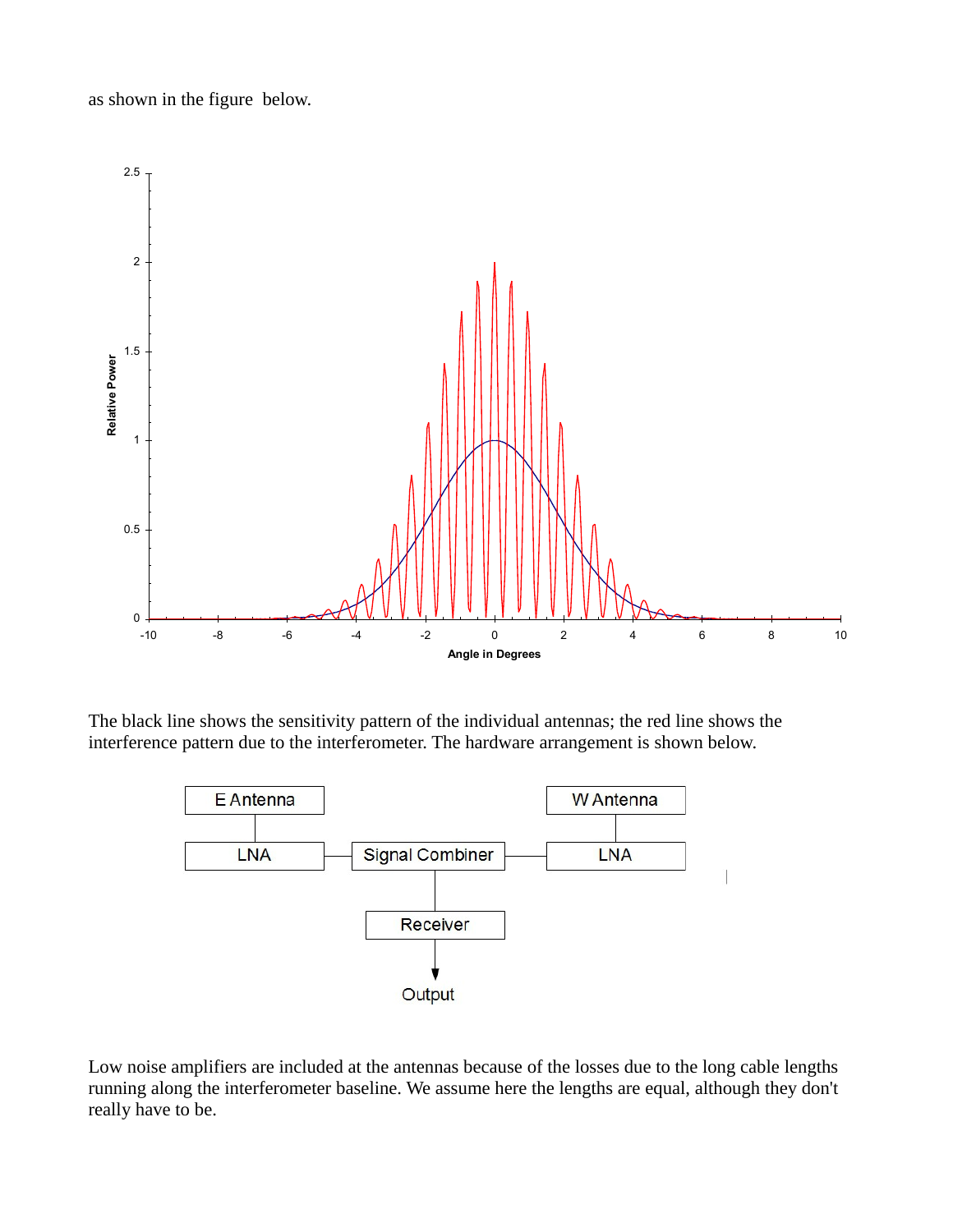However, the situation depicted in the figure is is not the whole story. Not shown in the plot are the noise contributions from the receiver, ground and sky, so the receiver output is more accurately given by

$$
V_1 = \Gamma \left( T_{sys} + T_{Ground} + T_{sky} + T \left( \beta \left( \phi \right) \right) \right)
$$

It is useful to observe that if we add a phase shift of 180 degrees to the phase difference  $\Delta\phi$ , all the maxima in the fringe pattern turn to minima, and vice versa.

$$
V_2 = \Gamma \left( T_{sys} + T_{Ground} + T_{Sky} + T \left( \beta \left( \phi + \pi \right) \right) \right)
$$

The non-shifted and shifted antenna patterns are shown, idealized, in the next figure.



So if we switch a 180 degrees phase shift in and out at a rate faster than the gain variations and then synchronously demodulate the receiver output in the same manner as in the case of the Dicke radiometer, we get

 $\Delta V = V_1 - V_2 = \Gamma \left( T \left( \beta (\phi) \right) - T \left( \beta (\phi + \pi) \right) \right)$ 

An idealized response at the output is shown in the next figure.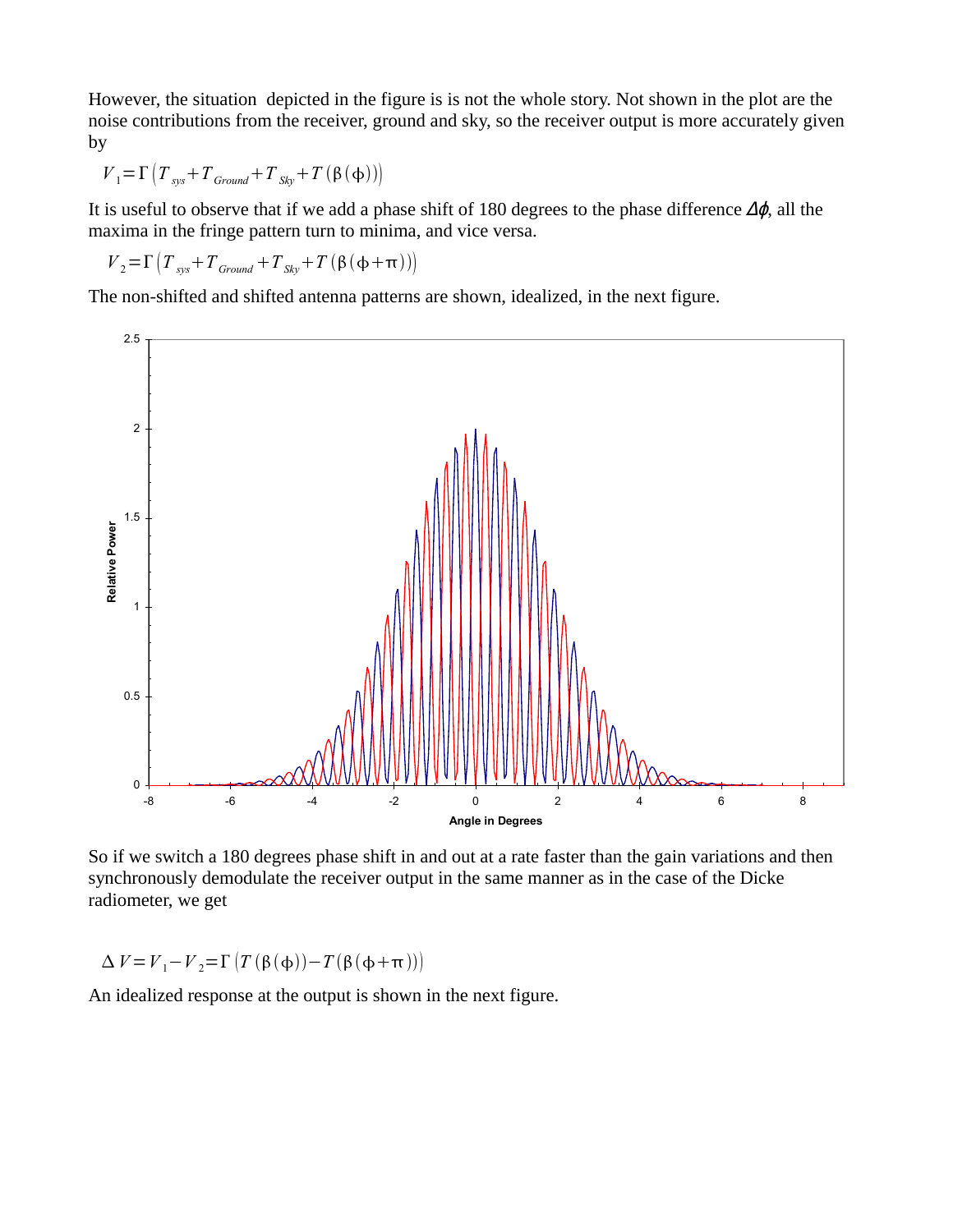

The hardware for a conventional, phase switched interferometer is shown below.

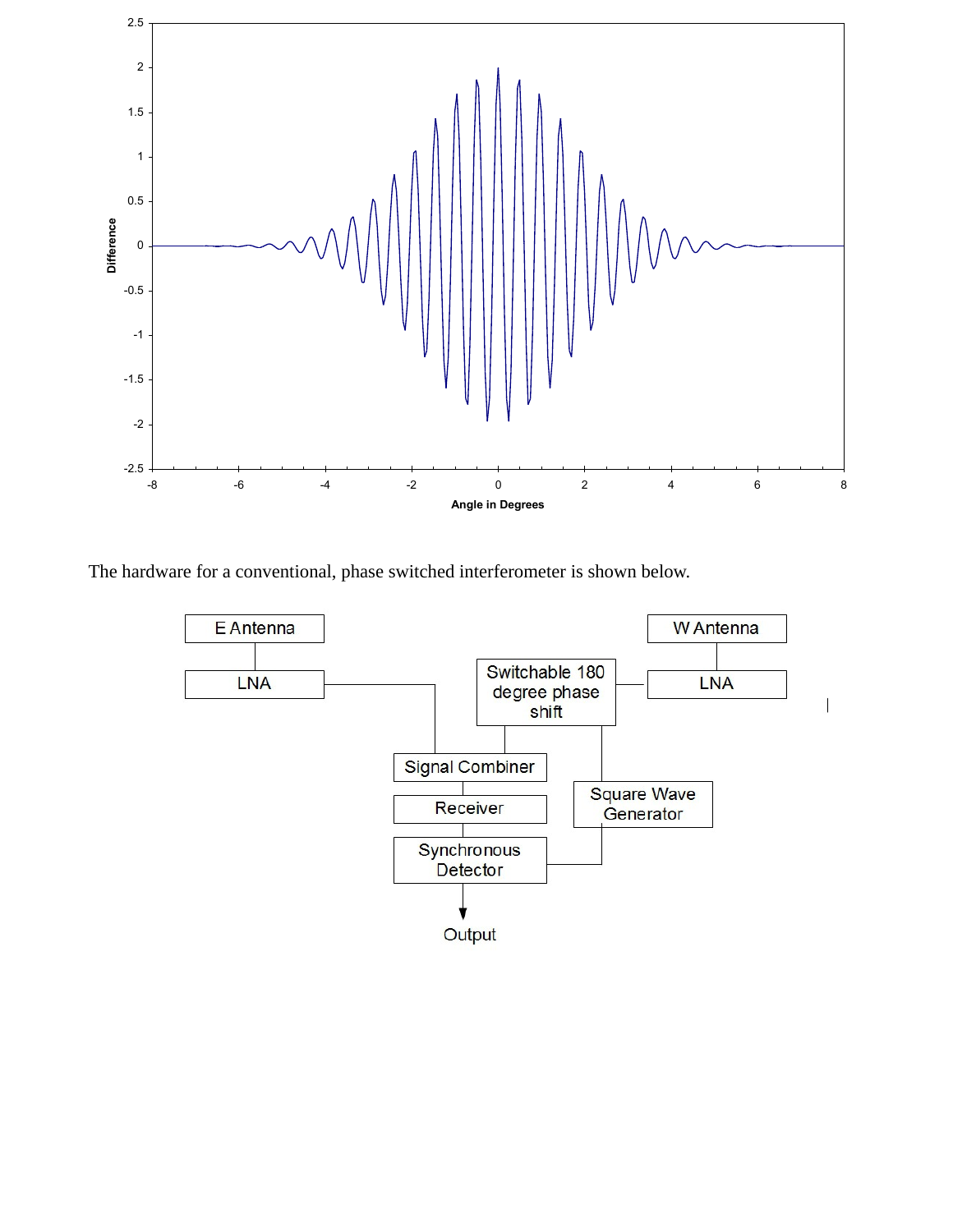### *3.2 The RTLSDR+Gnu Radio Version*



The diagram shows the arrangement of a RTLSDR dongle+Gnu Radio based equivalent of a phaseswitched interferometer. In the diagram, signal combiners and splitters are the same devices. They can be used to split a signal into two in-phase outputs or to add two signals to a common output. The signals from each antenna/LNA are split. One path from each antenna are simply added in-phase, and the other antenna has one path phase-shifted by 180 degrees. In this way Dongle #1 records the normal fringe pattern and Dongle #2 records the fringe pattern with the maxima and minima reversed. These are then subtracted. This is exactly equivalent to the signal processing in a normal phase-switched interferometer but with the processing being essentially continuous, occurring at the sample-rate of the incoming samples.

A proof-of-concept system has been assembled for operation at 137 MHz. The antennas used for the test were a dipole and reflector for the east antenna and a 14-element yagi for the west antenna. No cosmic sources have been observed with it yet, but the operating principle has been tested using satellite signals. Two examples are shown below. Since the satellites cross the interference pattern on oblique paths, the traces are complex, and as they do it rather quickly, the fringes are somewhat undersampled, since the satellite fringe-spacing is on the order of six seconds, and the data are logged at a rate of once every two seconds.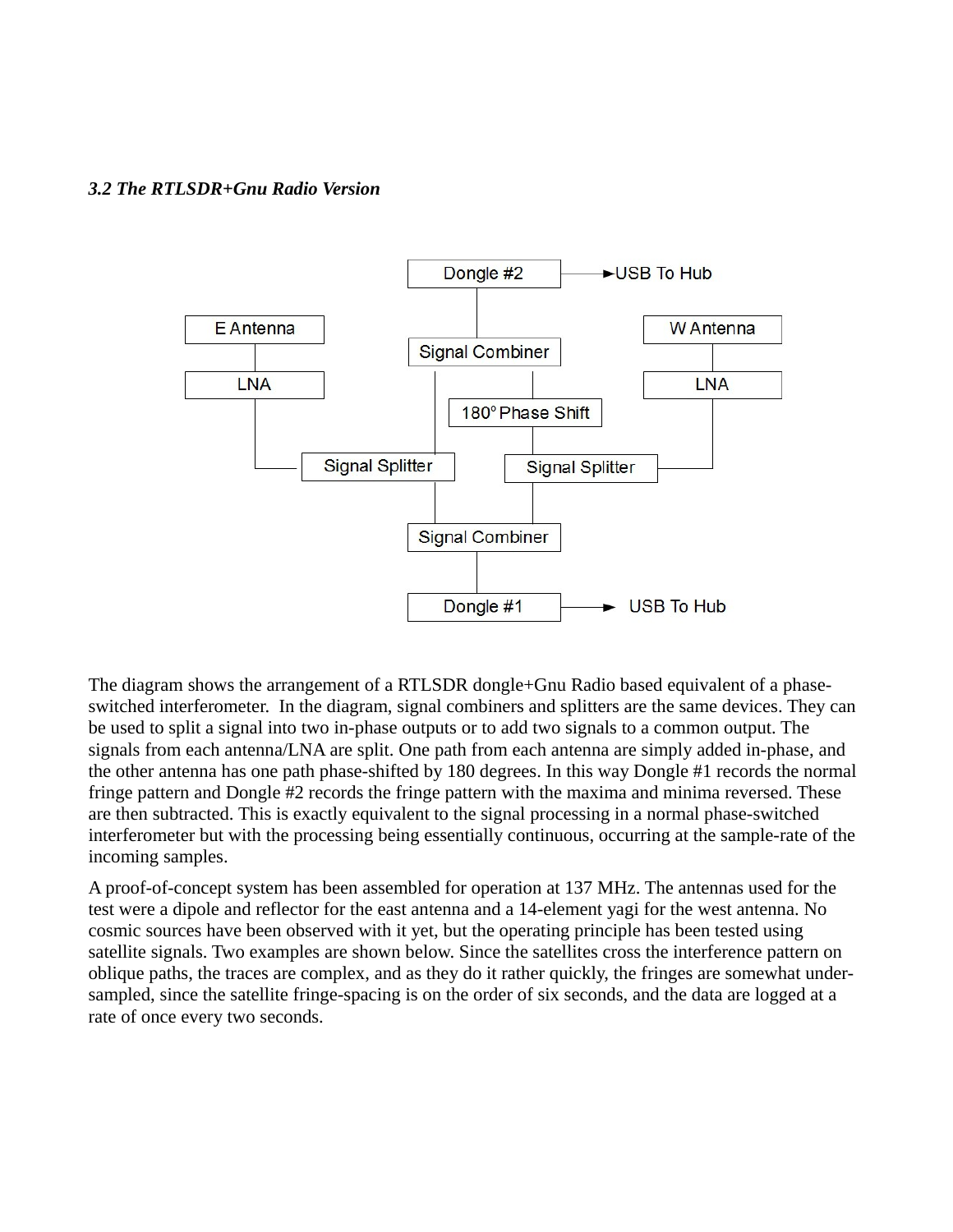